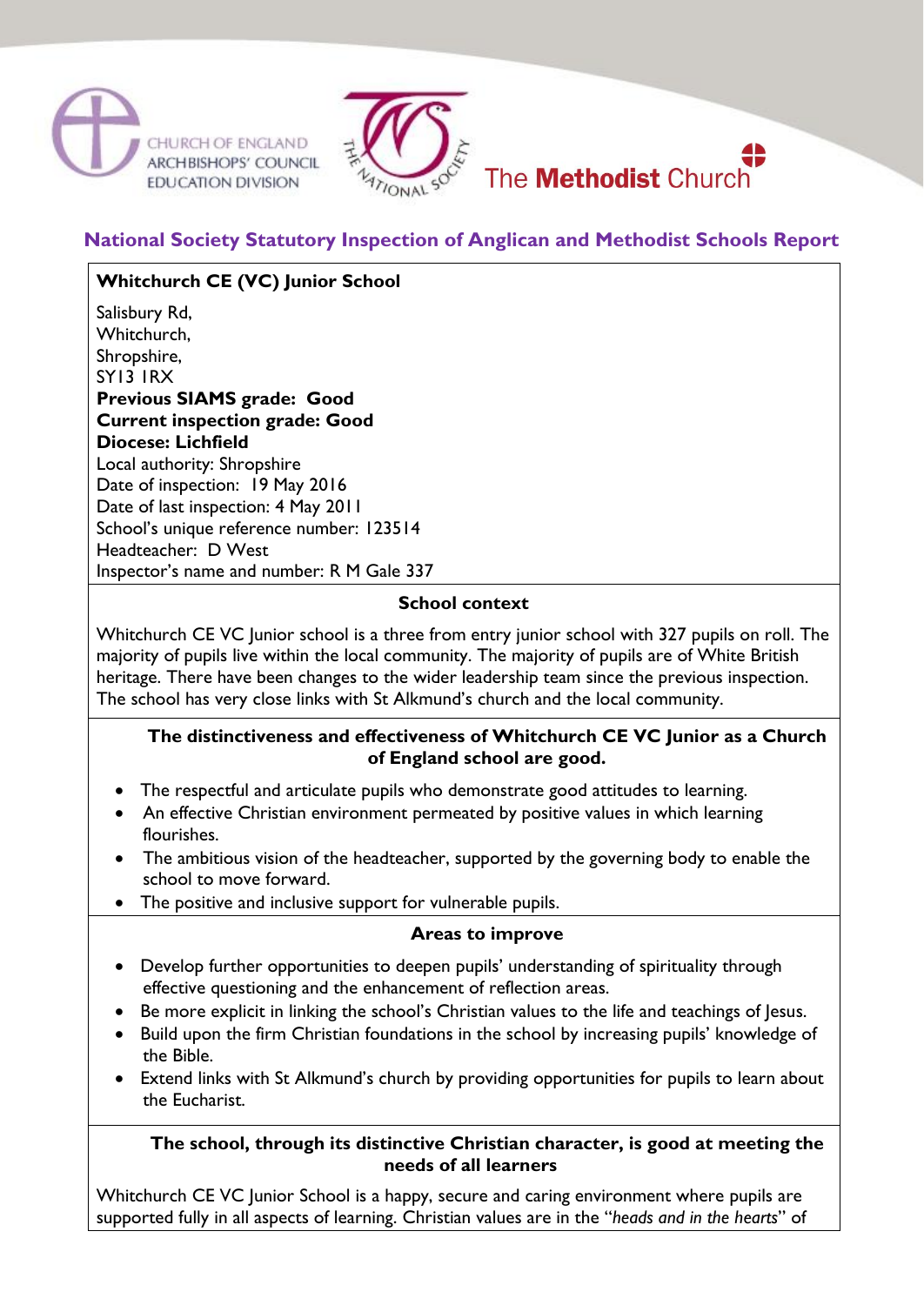pupils and staff and the community that supports the school. This school is building on and embedding its Christian beliefs and values to ensure that pupils make good progress. As a result, the majority of pupils meet the national floor standards, which are the minimum standards for the achievement of pupils by the end of Key Stage 2 set by the government. Effective systems are in place to monitor outcomes and target interventions to ensure the needs of all pupils are addressed. They are, therefore, well-prepared for the next stage of their education. Pupils are keen to attend school because they see school as an interesting place to be. One pupil stated *"I never want to go home!"* This results in very good levels of attendance and punctuality. Reward systems enable a culture of praise and encouragement and serve as a reminder of the school's core Christian mission "*Inspiring Achievement for All.*" Behaviour is generally good and pupils report that they feel safe and secure. The pupils clearly relate behaviour strategies, such as the "Stamp out Bullying" and "Give a gift, give a smile" initiatives to the school's Christian values. As one pupil said "*Jesus was respectful to others and therefore we must follow this rule*"; another stated "*even if you do something bad, turn it around and never give up!*" The core values of the school are clearly displayed in the school environment and pupils know how they relate to their personal lives. They are less secure in explicitly relating these values to the life and teachings of Jesus however. Special areas such as classroom reflection areas, the Japanese garden and outdoor seating areas, with peaceful views over the countryside, give pupils opportunities to develop their spirituality through reflection on the wonder of the natural world. This spiritual development is supported by quality experiences across the whole curriculum. Pupils speak confidently about their learning especially with regard to forest schools and other wild life projects such as the John Muir Awards. This supports the way pupils are encouraged to appreciate a sense of awe and wonder from their learning. Pupils talk positively about religious education (RE) and how this contributes to the Christian character of the school. Monitoring by the RE subject leader shows that the RE scheme of work impacted well upon this. Pupils have a growing understanding of Christianity as a multi-cultural world faith, and the difference and diversity between faith communities. This is due to effective links, such as the African Pearl choir. Wall displays and artefacts visually express the school's Christian distinctiveness and promotes discussion and debate. The display on the liturgical calendar is one such example. Fund raising events such as "Christian Aid", "Children in Need" and the work of the choir within the community celebrate the school's Christian outreach. In all these ways, pupils are committed daily to making a difference to the lives of others as well as their own families. All of this is supported by effective Christian moral teaching and guidance. Members of the school council speak proudly of their team work, maturity and responsibility for God's world. They are encouraged to be pro-active and responsible. Pupils have a good sense of self-belief and selfworth and are being prepared well for their journey in life.

# **The impact of collective worship on the school community is good**

The school promotes acts of worship in a setting which encourages active participation rather than passive attendance, thus making it special and distinct. Collective worship provides opportunities for pupils' spiritual development as well as informing their behaviour, attitudes and relationships. It deepens their understanding of where the school's values "*sit*" within the Christian tradition. Pupils have recently started learning a bible memory verse to support their developing understanding of these values. These keep the values "*at the heart of the school"* as one pupil said. Collective worship is highly valued and pupils enjoy worship. They understand that responses, prayer and song are central elements to the structure of worship and participate fully in these. One pupil was able to use British sign language to exemplify key words directly related to worship and is also exploring how these signs can be shared with the whole school community. The spiritual atmosphere of worship is enhanced by music playing on entry and exit. This promotes reflection and reverence. Pupils in years 3 and 4 were able to explain about the importance of the Trinity and used practical examples to support their developing knowledge such as references to an "*apple with its skin, flesh and seed."* Collective worship is delivered by a range of leaders from school, parish church and the community. Daily worship is overseen and monitored by the headteacher, who ensures that Christian values as well as the seasons and festivals of the Christian year are fully explored. More explicit links to Bible stories would